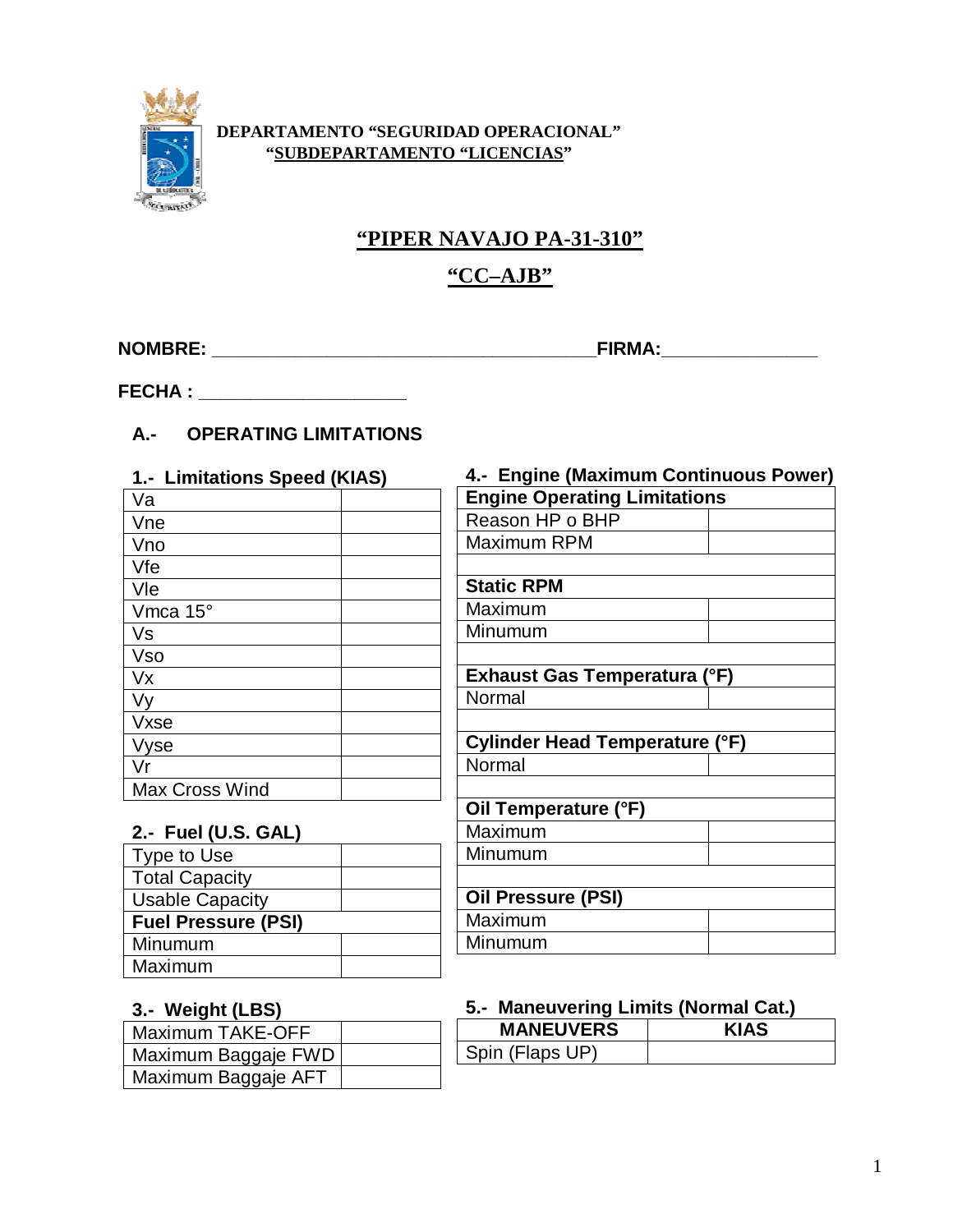### **B.- EMERGENCIES PROCEDURES**

## **1.- ENGINE FAILURE DURING TAKEOFF**

#### **a. IF SUFFICCIENT RUNWAY REMAINING:**

| Throttle      |  |  |  |
|---------------|--|--|--|
| <b>Brakes</b> |  |  |  |
| <b>Stop</b>   |  |  |  |

#### **b. IF INSUFFICIENT RUNWAY REMAINING:**

| <b>Throttle</b>       |  |  |
|-----------------------|--|--|
| <b>Mixture</b>        |  |  |
| <b>Master Switch</b>  |  |  |
| <b>Fuel Selectors</b> |  |  |
| Magneto switches      |  |  |

**Continue straight ahead turning to avoid obstacles, if necessary.**

#### **2.- ENGINE FAILURE DURING CLIMB**

| <b>Follow</b>             |  |
|---------------------------|--|
| Single engine best rate   |  |
| Climb for high ambient    |  |
| Cylinder head temperatura |  |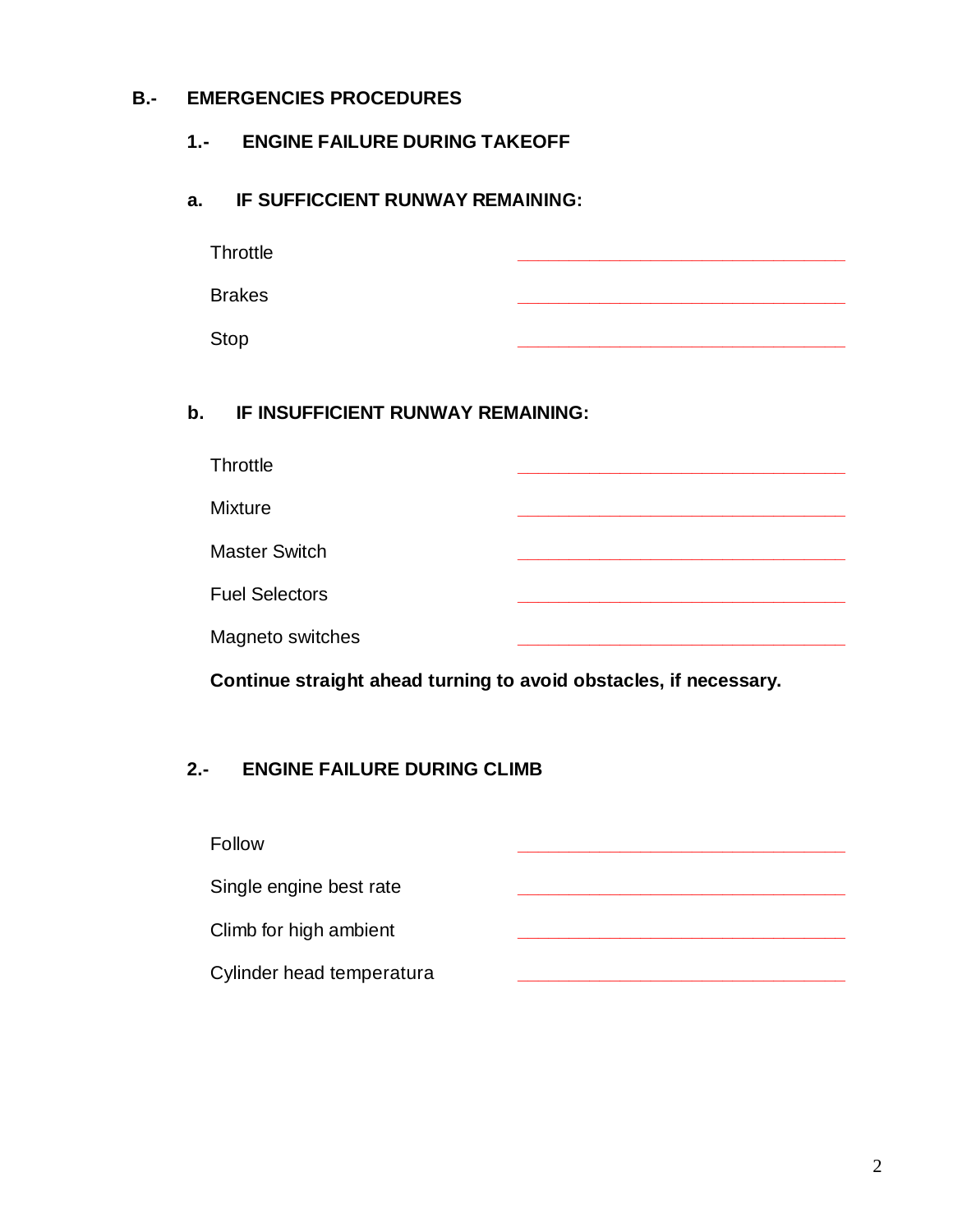## **3.- POWER PLANT FIRE ON THE GROUND**

| Firewall                             |  |
|--------------------------------------|--|
| Valve                                |  |
| <b>Boost Pump</b>                    |  |
|                                      |  |
| If engine running:                   |  |
| Advance power                        |  |
|                                      |  |
| If fire is contained within cowling: |  |
| Keep engine                          |  |
|                                      |  |

**In case of a gasoline fire outside the cowling and on the ground:**

Taxi **\_\_\_\_\_\_\_\_\_\_\_\_\_\_\_\_\_\_\_\_\_\_\_\_\_\_\_\_\_\_\_\_**

## **4.- POWER PLANT FIRE IN FLIGHT**

| Firewall |  |  |
|----------|--|--|
| Valve    |  |  |
| Follow   |  |  |
|          |  |  |
| Land     |  |  |